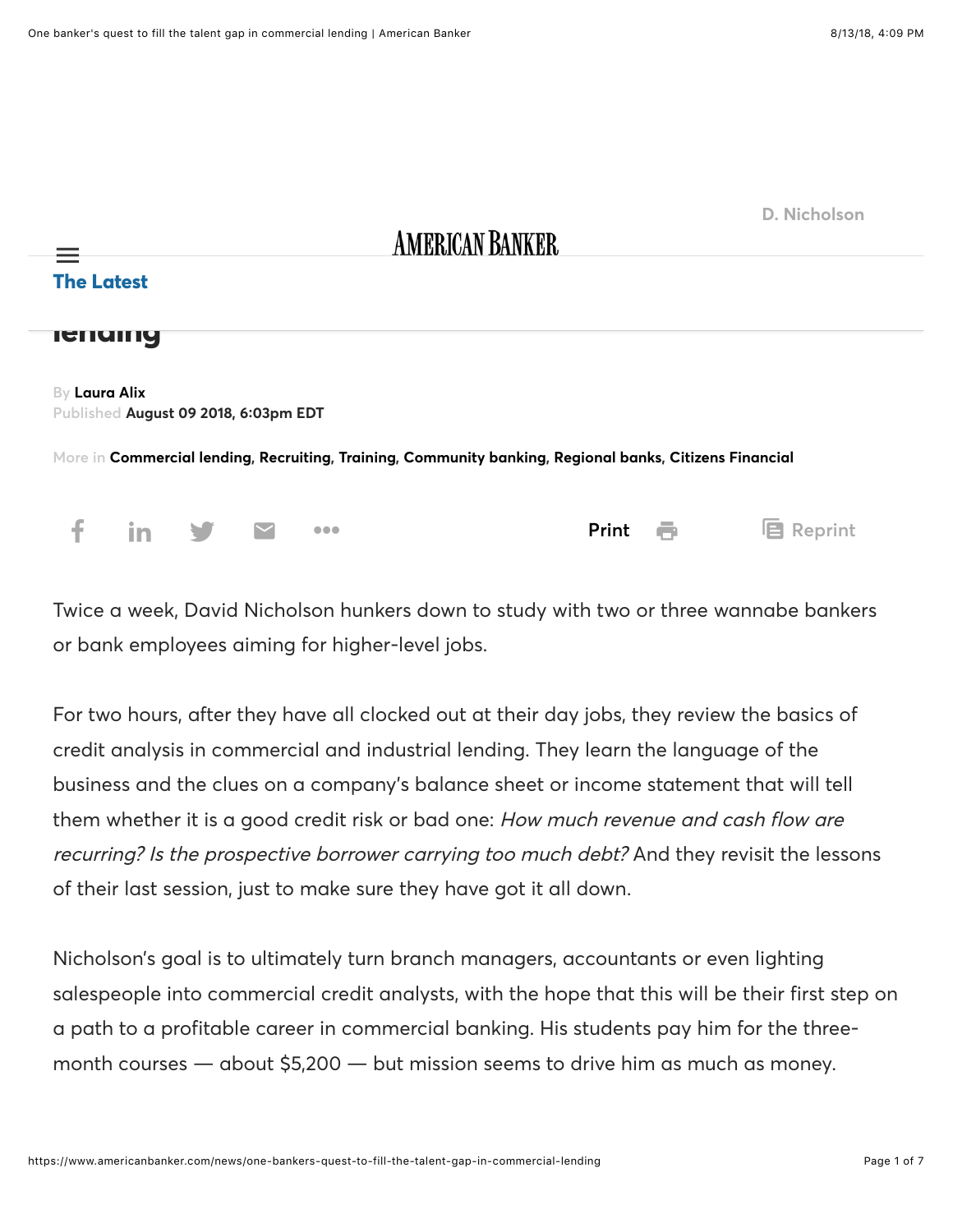"We need credit-trained analysts, and the industry is screaming for this, but no one really wants to lay out the money," said Nicholson, whose day job is senior vice president of commercial lending at the \$998 million-asset Main Street Bank in Marlborough, Mass.

There are several reasons for the talent void, including tight budgets and generational changes, and the situation speaks a lot about state of the banking industry, including the tension between big and small banks.

The industry has struggled with getting younger generations interested in banking careers in general, but the problem may be more acute in commercial lending — especially at banks under \$10 billion in assets. C&I loan growth has been hard to come by, and smaller banks must compete with bigger banks not only for business, but also for skilled analysts and loan officers.

# Tough market

C&I lending among community banks was mostly flat last year and then tailed off in the first quarter. Competition with larger banks and the declining number of small banks are major reasons

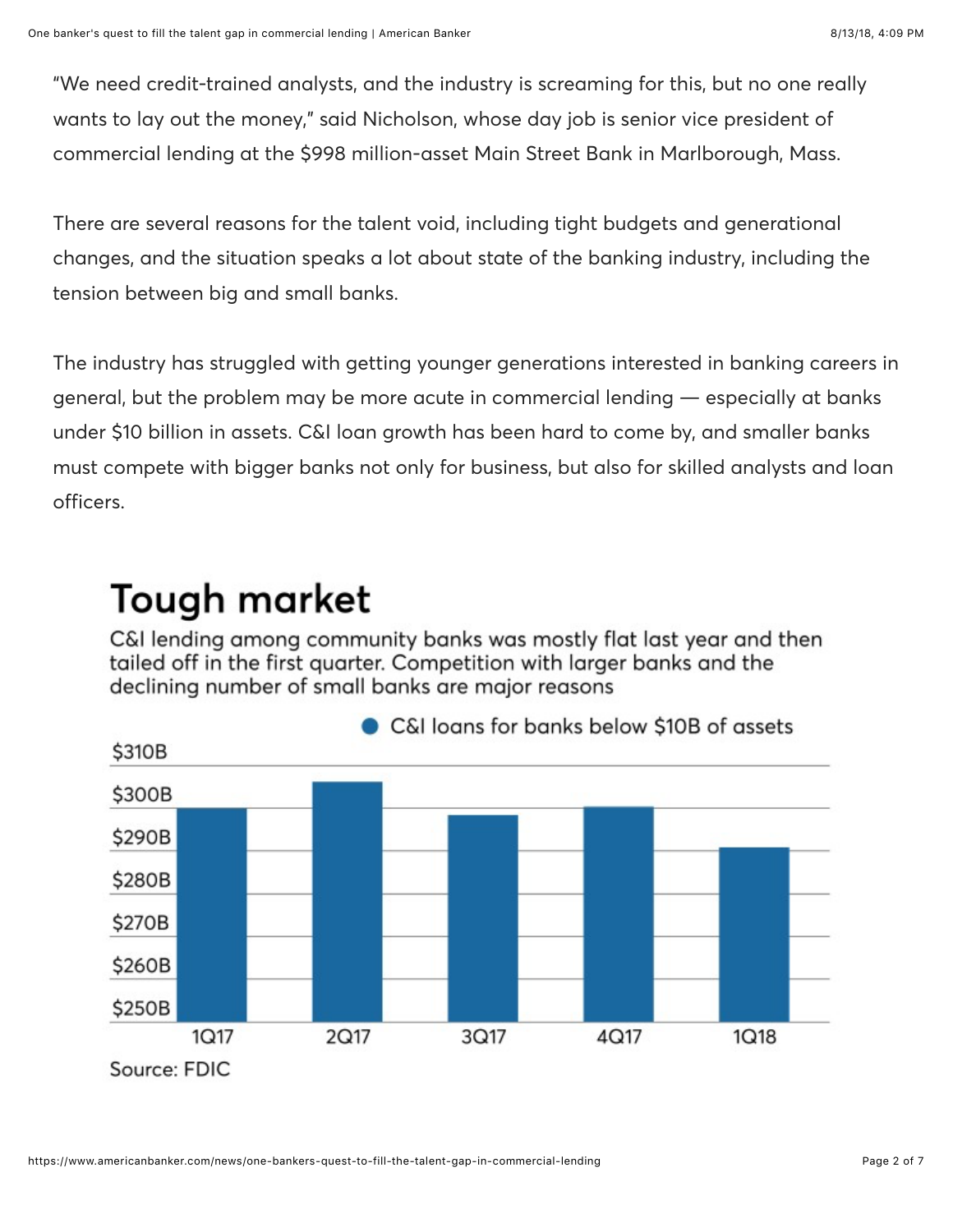Once upon a time, big banks recruited graduating college students into big in-house commercial credit training programs. Banks paid those students to learn about credit analysis and underwriting, and they eventually emerged as full-fledged commercial lenders or credit analysts.

But banks have mostly done away with those programs ages ago — recruiters say the recession of the early '90s was a crucial tipping point — and many of those banks no longer even exist. Fleet Bank, where Nicholson learned the ropes, did away with its commercial training program years ago and in 2005 was acquired by Bank of America. The bankers originally trained in those programs are now approaching retirement, and that is adding to several other factors that already make C&I lending tough these days.

"You've got a lot of folks who are older who are starting to get ready to retire, you've got a strong economy, you've got pressure on earnings," said Susan Pardus, a partner in KLR Executive Search Group's banking practice. "There's real demand for these revenuegenerating professionals, and we have this roughly 15-year gap of credit training. Today we're starting to see credit training programs come back, but they're primarily at larger banks."

Citizens Financial Group in Providence, R.I., for example, has had its own in-house commercial credit program for seven years now. That yearlong program includes three rotations through its commercial bank, and a spokesman said that Citizens has graduated 76 of its bankers from that program. They have gone on to work positions in portfolio management, relationship management and for the company's M&A advisory business, Western Reserve Partners.

Some trade associations have also stepped up to meet the need for credit training. The Risk Management Association, for example, estimates that around 6,000 bankers take its commercial credit training courses every year. The organization has expanded its training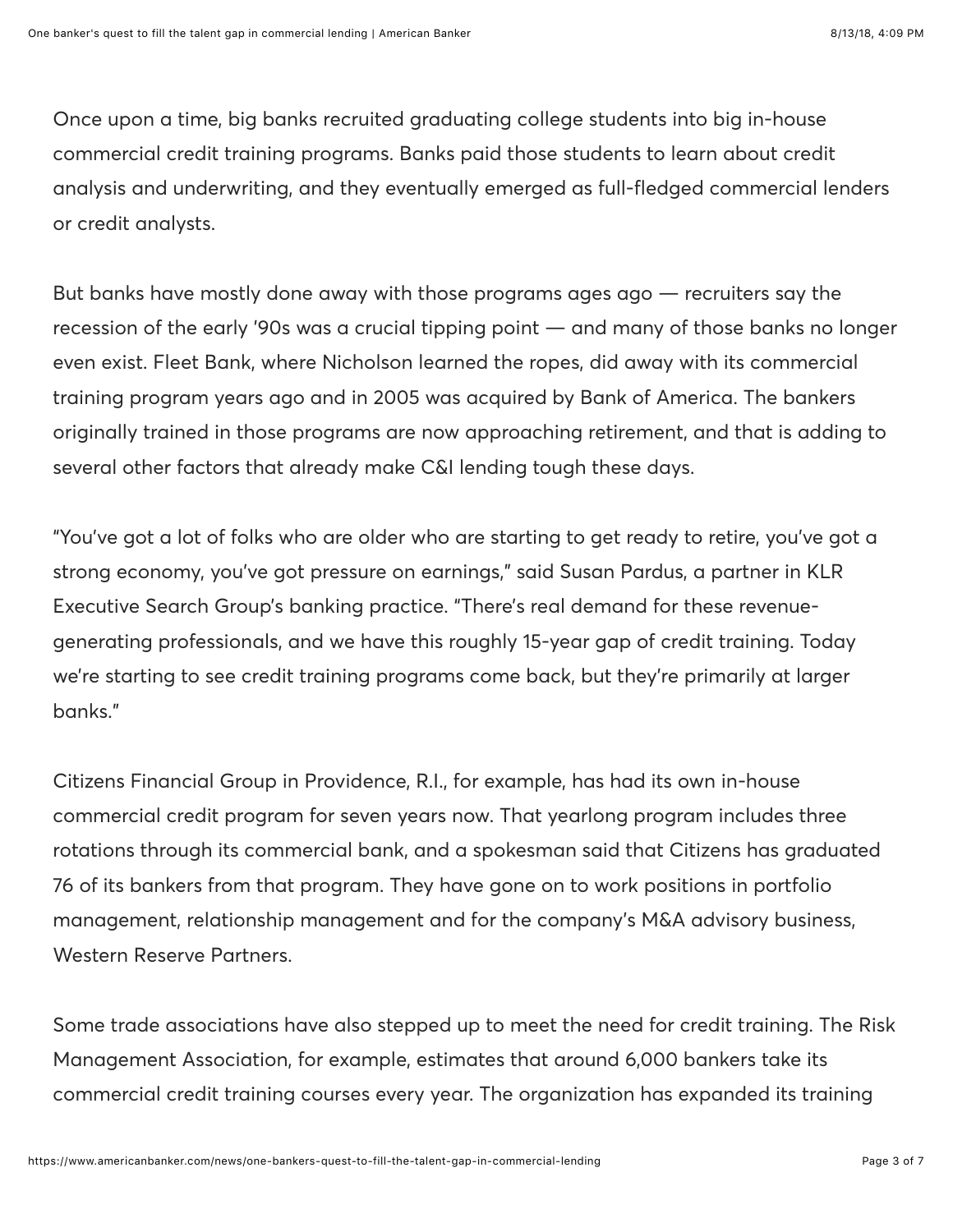programs over the years and now offers online options for people in remote locations.

Demand for commercial lenders remains quite high, however, and recruiters say that smaller banks struggle the most to find and keep good loan officers and credit analysts. Smaller banks far from major metro areas are at a particular disadvantage when it comes to recruiting younger workers who often prefer to live and work in cities, Pardus said.

Amy Glashow, a senior executive recruiter in the banking practice at the staffing firm Randstad, has sent several candidates to Nicholson for credit training and later placed them at community banks around Massachusetts.

"There's a dire need out there for these credit-trained, quality people," she said. "At any one time, if I had a qualified credit analyst, I could market this person to at least a dozen banks."

Nicholson had often helped new credit analysts over his career already and eventually developed that into a curriculum that he began teaching in 2015 under the name Credit Training Inc. He initially met with his students at a local library but has since found a larger space in the neighboring Boston suburb of Westborough in anticipation of taking on larger classes.

He said the University of Massachusetts in Amherst had recently awarded one of his students three credits toward a degree completion program for taking his course, and he has graduated 14 students from his program. They come to him with a variety of professional backgrounds, but what they all have in common is an eagerness to learn finance, he said.

### eBook The top 5 myths about [financial instant](http://www.americanbanker.com/ebook/the-top-5-myths-about-financial-instant-issuance)

Mark Gerber, now a credit analyst at South Shore Bank in Weymouth, Mass., had an investment banking background, and worked in lighting sales just before taking Nicholson's course. He wanted to get back into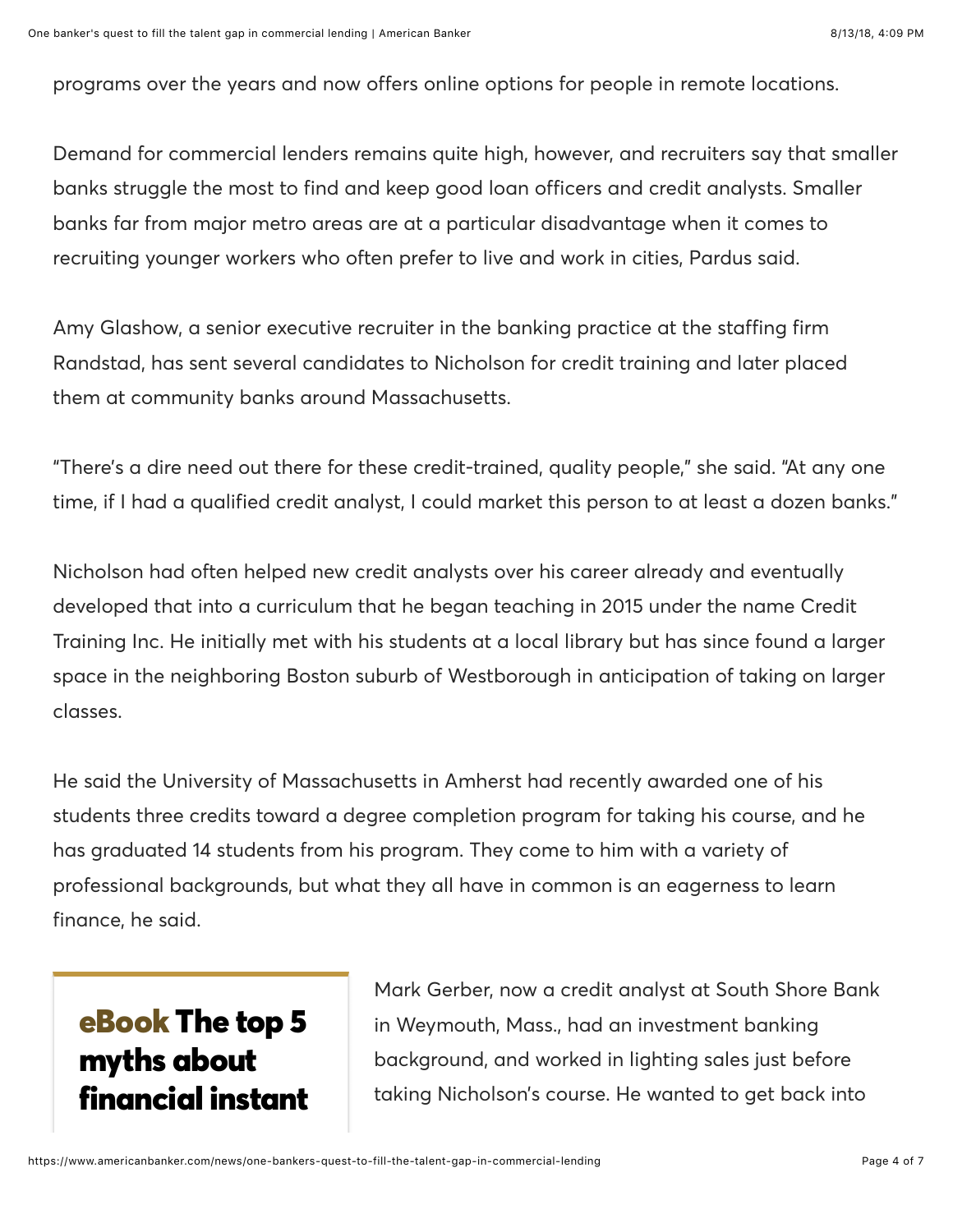### [issuance](http://www.americanbanker.com/ebook/the-top-5-myths-about-financial-instant-issuance)

The ability to issue personalized debit and credit cards in branch and on demand is more than…

#### SPONSOR CONTENT FROM

convenience—it's an



[Issuance volume](https://www.americanbanker.com/tag/issuance-volume) June 26, 2018

the banking world and felt that some formal credit training would give him a foot in the door.

The \$1.3 billion-asset South Shore Bank hired him before he even completed his final project for Nicholson's class. (And he did complete the class, for the record.)

"I do have a financial background, and I'm pretty good with numbers, but I definitely needed a little bit of training to get up to speed and be marketable to a commercial bank. When I interviewed with South Shore Bank, I was able to digest the stuff they put in front of me pretty quickly," Gerber said. "It does seem like there's

a real need out there. The person I replaced had been poached by a larger bank."



### [Laura Alix](https://www.americanbanker.com/author/laura-alix)

 $\blacktriangledown$ 

Comment

### More from American Banker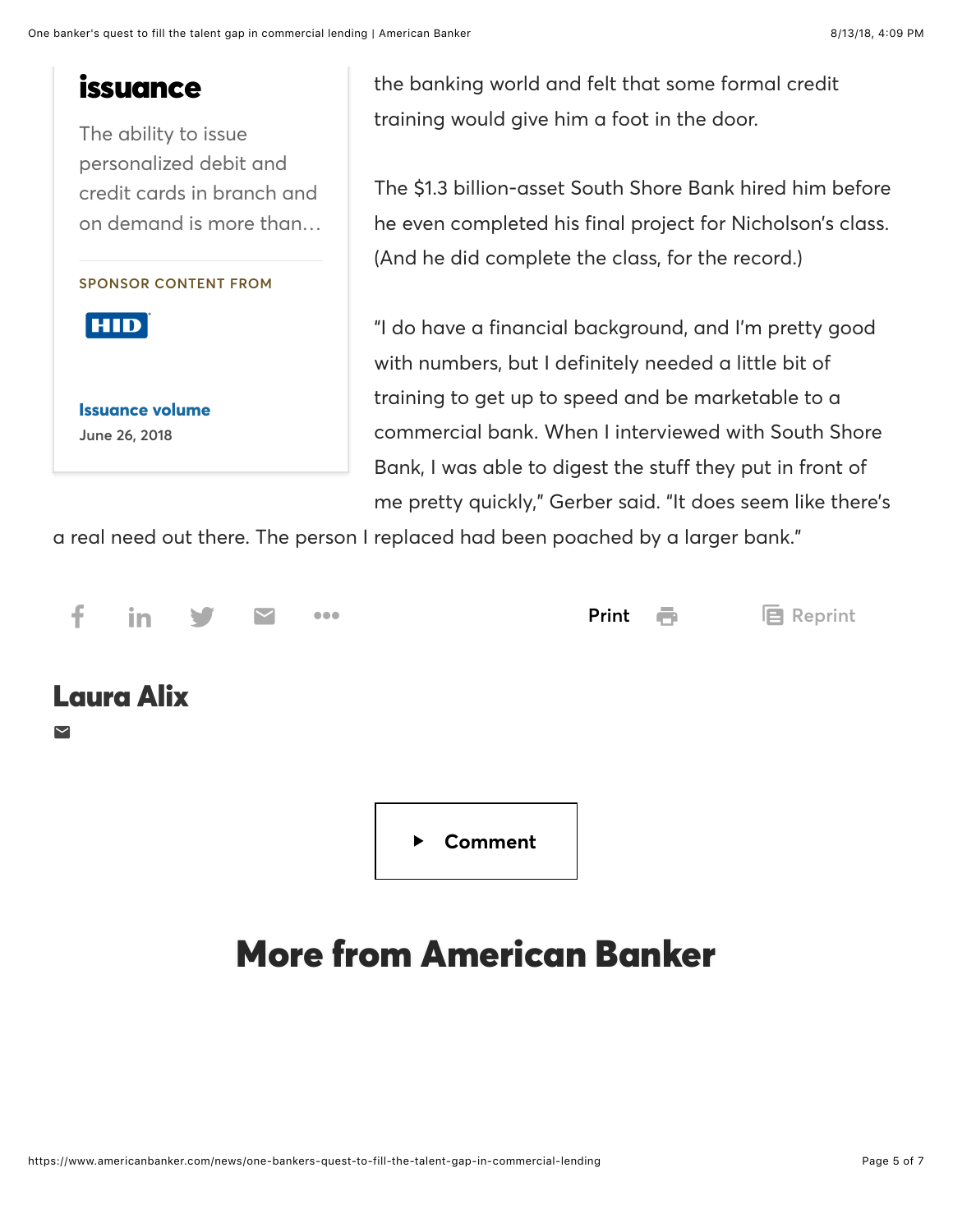

#### [The stock blip that changed a](https://www.americanbanker.com/news/the-stock-blip-that-changed-a-banks-future) bank's future



#### [Venezuelan bank spins off](https://www.americanbanker.com/news/venezuelan-bank-spins-off-mercantil-in-florida) Mercantil in Florida

5h ago



CEO Calk conspired with [Manafort to defraud his own](https://www.americanbanker.com/news/ceo-calk-conspired-with-manafort-to-defraud-his-own-bank-prosecutors) bank: Prosecutors

1h ago



[Nonbank threat rises; Betting](https://www.americanbanker.com/morning-scan/nonbank-threat-rises-betting-on-m-a) on M&A

#### [Five C&I credit analysis tips](https://www.americanbanker.com/list/five-c-i-credit-analysis-tips-from-a-main-street-banker) from a Main Street banker

August 12



Banker who OK'd Manafort [loan sought Cabinet post: Ex](https://www.americanbanker.com/articles/banker-who-okd-manafort-loan-sought-cabinet-post-ex-employee)employee

August 10

6h ago

7h ago